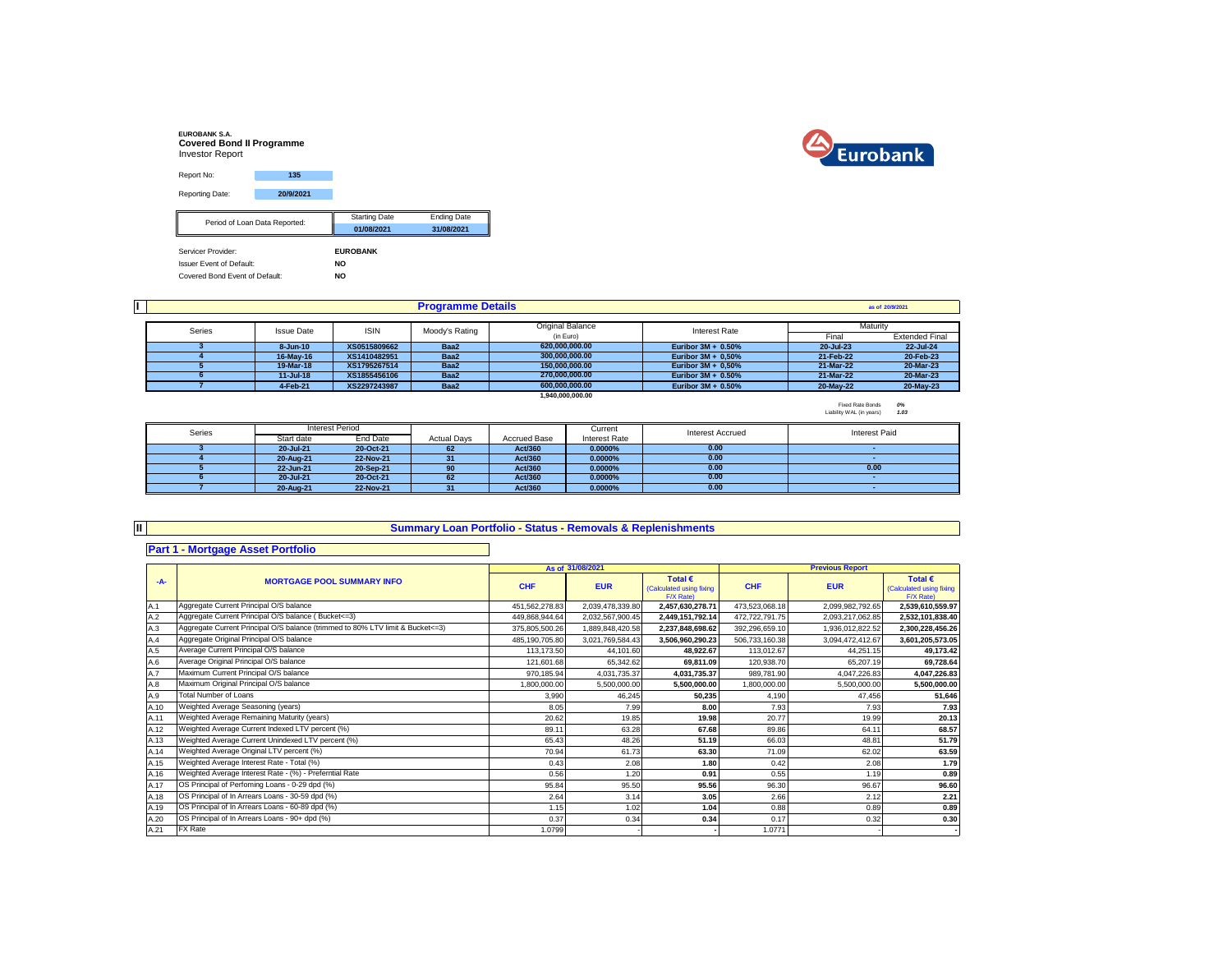|            | <b>Principal Receipts For Performing</b><br>Or Delinquent / In Arrears Loans | As of 31/08/2021   |               |                    |               |                                                     |               |
|------------|------------------------------------------------------------------------------|--------------------|---------------|--------------------|---------------|-----------------------------------------------------|---------------|
|            |                                                                              |                    |               | <b>EUR</b>         |               | Total $\epsilon$ (Calculated using fixing F/X Rate) |               |
|            |                                                                              | <b>No Of Loans</b> | <b>Amount</b> | <b>No Of Loans</b> | <b>Amount</b> | <b>No Of Loans</b>                                  | <b>Amount</b> |
| IB.        | Scheduled And Paid Repayments                                                | 6.080              | 1.727.922.65  | 61.323             | 8.861.371.64  | 67.403                                              | 10.461.448.17 |
| <b>B.2</b> | <b>Partial Prepayments</b>                                                   |                    | 0.00          |                    | 664.025.65    |                                                     | 664.025.65    |
| <b>B.3</b> | Whole Prepayments                                                            |                    | 445.094.88    | 61                 | 1.205.676.91  | 66                                                  | 1.617.839.96  |
| <b>B.4</b> | Total Principal Receipts (B1+B2+B3)                                          |                    | 2.173.017.53  |                    | 10.731.074.20 |                                                     | 12.743.313.79 |

|     | <b>Non-Principal Receipts For Performing</b><br>Or Delinquent / In Arrears Loans |                    |               |                    | As of 31/08/2021 |                                            |               |
|-----|----------------------------------------------------------------------------------|--------------------|---------------|--------------------|------------------|--------------------------------------------|---------------|
| -C- |                                                                                  | <b>CHF</b>         |               | <b>EUR</b>         |                  | Total € (Calculated using fixing F/X Rate) |               |
|     |                                                                                  | <b>No Of Loans</b> | <b>Amount</b> | <b>No Of Loans</b> | <b>Amount</b>    | <b>No Of Loans</b>                         | <b>Amount</b> |
| C.1 | Interest From Installments                                                       | 4.562              | 162.397.92    | 53.283             | 3.639.073.54     | 57.845                                     | 3.789.455.91  |
| C.2 | Interest From Overdues                                                           | 1.275              | 844.29        | 11.647             | 7.613.27         | 12.922                                     | 8.395.09      |
| C.3 | Total Interest Receipts (C1+C2)                                                  |                    | 163.242.21    |                    | 3.646.686.81     |                                            | 3.797.851.00  |
| C.4 | Levy 128 To Be Paid To Servicer (in case of an Event)                            |                    |               |                    |                  |                                            |               |
|     |                                                                                  |                    |               |                    |                  |                                            |               |

## **Part 2 - Portfolio Status**

| -А- | <b>Portfolio Status</b>                       | <b>CHF</b>         |                | <b>EUR</b>         |                  | Total $\epsilon$ (Calculated using fixing F/X Rate) |                  |
|-----|-----------------------------------------------|--------------------|----------------|--------------------|------------------|-----------------------------------------------------|------------------|
|     |                                               | <b>No Of Loans</b> | <b>Amount</b>  | <b>No Of Loans</b> | <b>Amount</b>    | <b>No Of Loans</b>                                  | <b>Amount</b>    |
| A.1 | Performing Loans                              | 3.860              | 432.779.619.49 | 43.018             | 1.947.749.661.69 | 46.878                                              | 2,348,508,638.90 |
| A.2 | Delinquent/In Arrears Loans 30 Day To 89 Days | 119                | 17.089.325.15  | 3.100              | 84.818.238.76    | 3.219                                               | 100.643.153.24   |
| A.3 | Totals (A1+ A2)                               | 3.979              | 449.868.944.64 | 46.118             | 2.032.567.900.45 | 50.097                                              | 2.449.151.792.14 |
| A.4 | In Arrears Loans 90 Days To 360 Days          |                    | 1.693.334.19   | 127                | 6.910.439.35     | 138                                                 | 8.478.486.57     |
| A.5 | Denounced Loans                               |                    | 0.00           |                    | 0.00             |                                                     | 0.00             |
| A.6 | Totals (A4+ A5)                               |                    | 1.693.334.19   | 127                | 6.910.439.35     | 138                                                 | 8.478.486.57     |

|            |                                                       |                    |               | As of 31/08/2021   |               |                                                     |                |
|------------|-------------------------------------------------------|--------------------|---------------|--------------------|---------------|-----------------------------------------------------|----------------|
| $-B-$      | Breakdown of In Arrears Loans Number Of Days Past Due | <b>CHF</b>         |               | EUR                |               | Total $\epsilon$ (Calculated using fixing F/X Rate) |                |
|            |                                                       | <b>No Of Loans</b> | <b>Amount</b> | <b>No Of Loans</b> | <b>Amount</b> | <b>No Of Loans</b>                                  | <b>Amount</b>  |
| IB.1       | 30 Days < Installment <= 59 Days                      |                    | 11.899.271.14 | 2.654              | 63.984.561.39 | 2.745                                               | 75.003.425.30  |
| <b>B.2</b> | 60 Days < Installment <= 89 Days                      | 28                 | 5.190.054.01  | 446                | 20.833.677.37 | 474                                                 | 25.639.727.94  |
| B.3        | Total (B1+B2=A4)                                      | 119                | 17.089.325.15 | 3.100              | 84.818.238.76 | 3,219                                               | 100.643.153.24 |
| B.4        | 90 Days < Installment <= 119 Days                     |                    | 1.693.334.19  | 127                | 6.910.439.35  | 138                                                 | 8.478.486.57   |
| <b>B.5</b> | 120 Days < Installment <= 360 Days                    |                    | 0.00          |                    | 0.00          |                                                     | 0.00           |
| B.6        | Total (B4+B5=A4)                                      |                    | 1.693.334.19  | 127                | 6.910.439.35  | 138                                                 | 8.478.486.57   |

## **Part 3 - Replenishment Loans - Removed Loans**

|      |                                       |                            |               |                                                 | $A \leq 0.65$ 31/08/2021 |                                                     |                      |
|------|---------------------------------------|----------------------------|---------------|-------------------------------------------------|--------------------------|-----------------------------------------------------|----------------------|
|      | <b>Loan Amounts During The Period</b> |                            |               | EUR                                             |                          | Total $\epsilon$ (Calculated using fixing F/X Rate) |                      |
|      |                                       | <b>Replenishment Loans</b> |               | Removed Loans Replenishment Loans Removed Loans |                          | <b>Replenishment Loans</b>                          | <b>Removed Loans</b> |
| IA.1 | Total Outstanding Balance             | 0.00                       | 19.851.639.91 | 0.00                                            | 49.782.893.64            | 0.00                                                | 68.165.743.82        |
| A.2  | Number of Loans                       |                            | 193           |                                                 | 1.134                    |                                                     | 1,327                |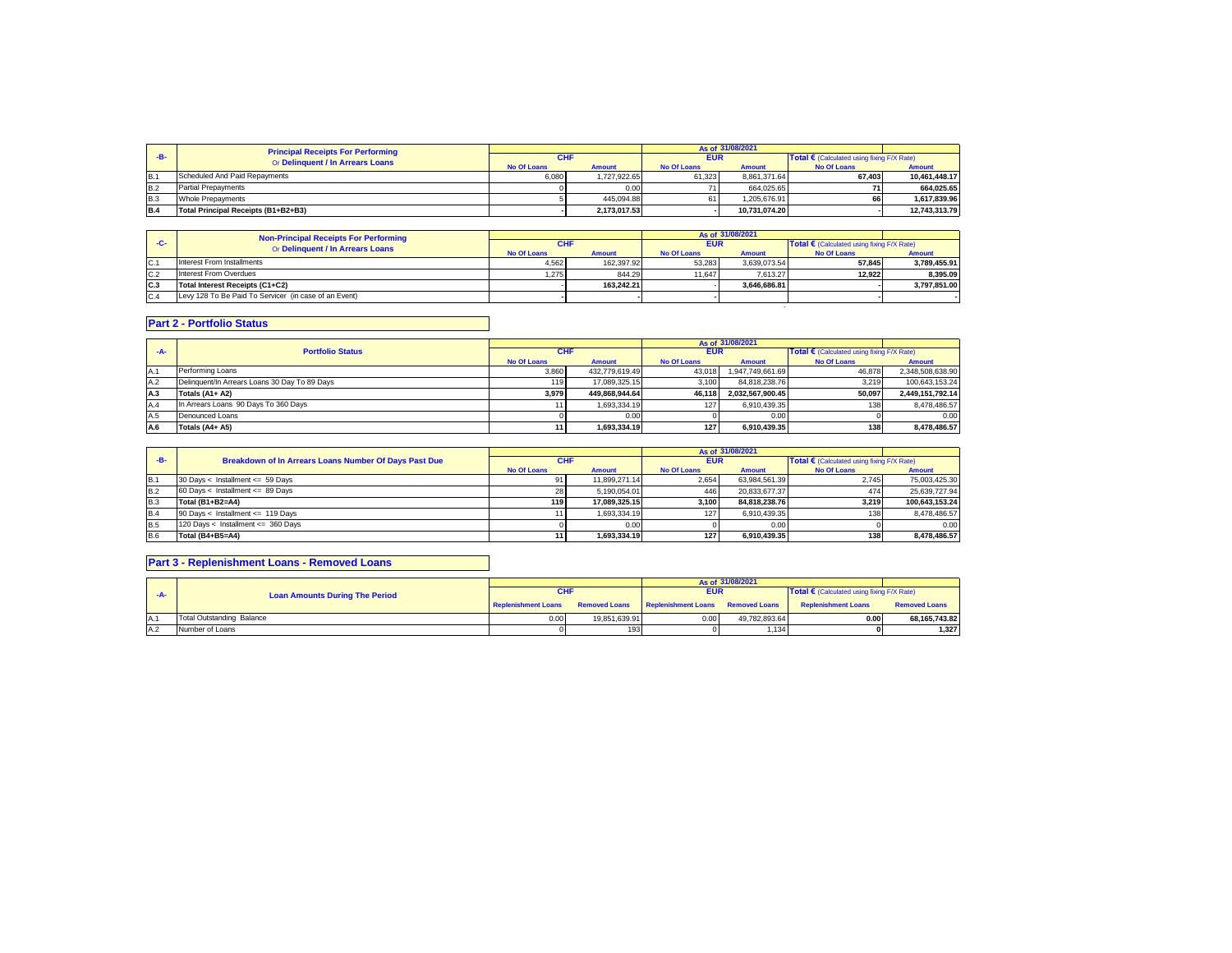| ПI                | <b>Statutory Tests</b>                                                                                |                  | as of 31/8/2021 |
|-------------------|-------------------------------------------------------------------------------------------------------|------------------|-----------------|
|                   |                                                                                                       |                  |                 |
|                   | Outstanding Bonds Principal                                                                           | 1,940,000,000.00 |                 |
|                   | Outstanding Accrued Interest on Bonds <sup>1</sup>                                                    | 0.00             |                 |
|                   | <b>Total Bonds Amount</b>                                                                             | 1,940,000,000.00 |                 |
|                   | Current Outstanding Balance of Loans                                                                  | 2,457,630,278.71 |                 |
|                   | A. Adjusted Outstanding Principal of Loans <sup>2</sup>                                               | 2,237,848,698.62 |                 |
|                   | B. Accrued Interest on Loans                                                                          | 4,205,245.46     |                 |
|                   | C. Outstanding Principal & accrued Interest of Marketable Assets                                      | 0.00             |                 |
|                   | D. Aggregate Amount standing to the Credit of Trans.Account - excl. Commingling Res.                  | 0.00             |                 |
|                   | Z. WAV CB maturity x OS principal amount x Neg. Carry Factor                                          | 10,011,111.11    |                 |
|                   | Nominal Value (A+B+C+D-Z)                                                                             | 2,232,042,832.97 |                 |
|                   | Bonds / Nominal Value Assets Percentage                                                               | 2,086,021,505.38 |                 |
|                   | <b>Nominal Value Test Result</b>                                                                      |                  | Pass            |
|                   | <b>Net Present Value Test</b>                                                                         |                  | Pass            |
|                   | Net Present Value                                                                                     | 2,622,706,072.10 |                 |
|                   | Net Present Value of Liabilities                                                                      | 1,949,666,884.46 |                 |
|                   | Parallel shift +200bps of current interest rate curve                                                 |                  | Pass            |
|                   | Net Present Value                                                                                     | 2,556,393,630.44 |                 |
|                   | Net Present Value of Liabilities                                                                      | 1.942.983.839.95 |                 |
|                   | Parallel shift -200bps of current interest rate curve                                                 |                  | Pass            |
|                   | Net Present Value                                                                                     | 2,866,170,166.37 |                 |
|                   | Net Present Value of Liabilities                                                                      | 1.990.955.123.52 |                 |
|                   | <b>Interest Rate Coverage Test</b>                                                                    |                  | Pass            |
|                   | Interest expected to be received in respect of assets comprised in the Cover Pool during the 1st year | 35,482,723.51    |                 |
|                   | Interest due on all series of covered bonds during 1st year                                           | 0.00             |                 |
| <b>Parameters</b> |                                                                                                       |                  |                 |
| LTV Cap           |                                                                                                       | 80.00%           |                 |
|                   | Asset Percentage BoG                                                                                  | 95.00%           |                 |
|                   | Asset Percentage <sup>3</sup>                                                                         | 93.00%           |                 |
|                   | Negative carry Margin                                                                                 | 0.50%            |                 |
|                   |                                                                                                       |                  |                 |
|                   | Reserve Ledger <sup>4</sup>                                                                           |                  |                 |
|                   | Opening Balance                                                                                       | 268.829.17       |                 |
|                   | Required Reserve Amount                                                                               | 0.00             |                 |
|                   | Amount credited to the account (payment to BoNY)                                                      | 0.00             |                 |
|                   | Available (Outstanding) Reserve Amount t                                                              | 268,829.17       |                 |
|                   |                                                                                                       |                  |                 |

<sup>1</sup> Outstanding Accrued Interest on Bonds as at end date of data's reporting period<br><sup>2</sup> The adjusted Outstanding Principal of Loans is the current Principle Balance adjusted to a maximum of the LTV cap of the indexed prope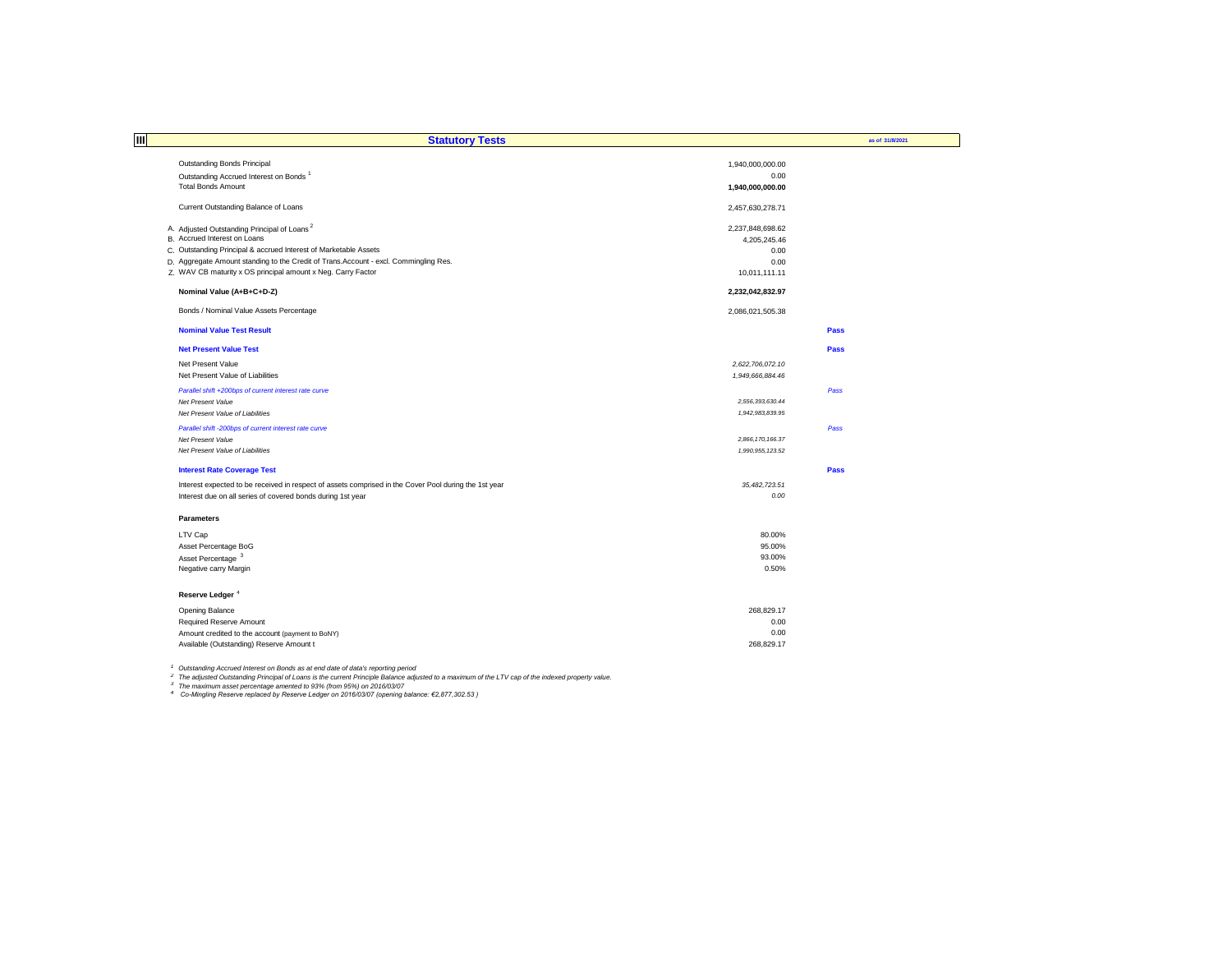|  | <b>Dortfolio</b> S |  |
|--|--------------------|--|

|                                         |                       | <b>Portfolio Stratifications</b> |                                         |                                      |
|-----------------------------------------|-----------------------|----------------------------------|-----------------------------------------|--------------------------------------|
|                                         |                       |                                  |                                         |                                      |
| <b>LOAN CURRENCY</b>                    |                       |                                  |                                         |                                      |
| CHF                                     | Num of Loans<br>3,990 | % of loans<br>7.94%              | OS_Principal (in Euro)                  | % of OS_Principal<br>17.01%          |
| EUR                                     | 46,245                | 92.06%                           | 418,151,938.91<br>2,039,478,339.80      | 82.99%                               |
| <b>Grand Total</b>                      | 50,235                | 100.00%                          | 2,457,630,278.71                        | 100.00%                              |
|                                         |                       |                                  |                                         |                                      |
| <b>ORIGINAL LOAN AMOUNT</b>             |                       |                                  |                                         |                                      |
|                                         | Num of Loans          | % of loans                       | Principal                               | 01/01/2020                           |
| $0 - 37.500$                            | 16,803                | 33.45%                           | 380,699,163.54                          | 10.86%                               |
| 37.501 - 75.000                         | 17,146                | 34.13%                           | 943,007,949.90                          | 26.89%                               |
| 75.001 - 100.000                        | 6,851                 | 13.64%                           | 605,161,376.84                          | 17.26%                               |
| 100.001 - 150.000<br>150.001 - 250.000  | 5,789                 | 11.52%                           | 714,101,476.35                          | 20.36%                               |
| 250.001 - 500.000                       | 2,756<br>778          | 5.49%<br>1.55%                   | 520,468,365.49<br>253,816,816.65        | 14.84%<br>7.24%                      |
| $500.001 +$                             | 112                   | 0.22%                            | 89,705,141.46                           | 2.56%                                |
| <b>Grand Total</b>                      | 50,235                | 100.00%                          | 3,506,960,290.23                        | 100.00%                              |
|                                         |                       |                                  |                                         |                                      |
| <b>OUTSTANDING LOAN AMOUNT</b>          |                       |                                  |                                         |                                      |
|                                         | Num of Loans          | % of loans                       | Principal Euro Equiv.                   | % of Principal Euro Equiv.           |
| $0 - 37.500$                            | 27,317                | 54.38%                           | 514,220,771.52                          | 20.92%                               |
| 37.501 - 75.000                         | 13,622                | 27.12%                           | 720,776,121.70                          | 29.33%                               |
| 75.001 - 100.000<br>100.001 - 150.000   | 3,927<br>3,273        | 7.82%<br>6.52%                   | 338,124,556.75<br>393,776,927.57        | 13.76%<br>16.02%                     |
| 150.001 - 250.000                       | 1.560                 | 3.11%                            | 290,362,270.42                          | 11.81%                               |
| 250.001 - 500.000                       | 466                   | 0.93%                            | 149,774,298.90                          | 6.09%                                |
| $500.001 +$                             | 70                    | 0.14%                            | 50,595,331.85                           | 2.06%                                |
| <b>Grand Total</b>                      | 50,235                | 100.00%                          | 2,457,630,278.71                        | 100.00%                              |
|                                         |                       |                                  |                                         |                                      |
| <b>ORIGINATION DATE</b>                 |                       |                                  |                                         | 21/04/2020                           |
|                                         | Num of Loans          | % of loans                       | Principal Euro Equiv.                   | % of Principal Euro Equiv.           |
| 1990-2004<br>2005                       | 8.711<br>3,404        | 17.34%<br>6.78%                  | 204.355.555.85<br>144,837,852.34        | 8.32%<br>5.89%                       |
| 2006                                    | 4,395                 | 8.75%                            | 202.893.933.24                          | 8.26%                                |
| 2007                                    | 3,579                 | 7.12%                            | 193,104,332.51                          | 7.86%                                |
| 2008                                    | 2,121                 | 4.22%                            | 115,360,480.09                          | 4.69%                                |
| 2009                                    | 1.542                 | 3.07%                            | 77.457.324.76                           | 3.15%                                |
| 2010                                    | 2,186                 | 4.35%                            | 116,641,905.38                          | 4.75%                                |
| 2011                                    | 2,193                 | 4.37%                            | 99,524,001.18                           | 4.05%                                |
| 2012                                    | 2,057                 | 4.09%                            | 69,147,076.06                           | 2.81%                                |
| 2013                                    | 1,467<br>705          | 2.92%                            | 45,473,503.47                           | 1.85%                                |
| 2014<br>2015                            | 542                   | 1.40%<br>1.08%                   | 23,181,194.62<br>24,931,741.96          | 0.94%<br>1.01%                       |
| 2016                                    | 511                   | 1.02%                            | 27,209,907.18                           | 1.11%                                |
| 2017                                    | 817                   | 1.63%                            | 37,229,314.53                           | 1.51%                                |
| 2018                                    | 1,358                 | 2.70%                            | 54,057,399.23                           | 2.20%                                |
| 2019                                    | 2,764                 | 5.50%                            | 178,754,485.01                          | 7.27%                                |
| 2020                                    | 7,796                 | 15.52%                           | 562,287,006.19                          | 22.88%                               |
| 2021                                    | 4,087                 | 8.14%                            | 281,183,265.09                          | 11.44%                               |
| <b>Grand Total</b>                      | 50,235                | 100.00%                          | 2,457,630,278.71                        | 100.00%                              |
| <b>MATURITY DATE</b>                    |                       |                                  |                                         |                                      |
|                                         | Num of Loans          | % of loans                       | Principal Euro Equiv.                   | % of Principal Euro Equiv.           |
| 2021 - 2025                             | 5,215                 | 10.38%                           | 61,368,050.64                           | 2.50%                                |
| 2026 - 2030                             | 9,736                 | 19.38%                           | 244,592,759.61                          | 9.95%                                |
| 2031 - 2035                             | 8,385                 | 16.69%                           | 359,839,932.46                          | 14.64%                               |
| 2036 - 2040                             | 8,566                 | 17.05%                           | 503,401,874.36                          | 20.48%                               |
| 2041 - 2045                             | 6,989                 | 13.91%                           | 438,874,372.98                          | 17.86%                               |
| $2046 +$<br><b>Grand Total</b>          | 11,344<br>50,235      | 22.58%<br>100.00%                | 849,553,288.67<br>2,457,630,278.71      | 34.57%<br>100.00%                    |
|                                         |                       |                                  |                                         |                                      |
| <b>REMAIN. TIME TO MATURITY</b>         |                       |                                  |                                         |                                      |
|                                         | Num of Loans          | % of loans                       | Principal Euro Equiv.                   | % of Principal Euro Equiv.           |
| $0 - 40$ months                         | 3,040                 | 6.05%                            | 31,925,458.06                           | 1.30%                                |
| 40.01 - 60 months                       | 3.742                 | 7.45%                            | 53.092.564.03                           | 2.16%                                |
| 60.01 - 90 months<br>90.01 - 120 months | 4,237<br>5,112        | 8.43%<br>10.18%                  | 93,069,760.24<br>170,341,543.98         | 3.79%<br>6.93%                       |
| 120.01 - 150 months                     | 3,762                 | 7.49%                            | 153,492,018.57                          | 6.25%                                |
| 150.01 - 180 months                     | 4,514                 | 8.99%                            | 217,061,474.55                          | 8.83%                                |
| over 180 months                         | 25.828                | 51.41%                           | 1.738.647.459.27                        | 70.74%                               |
| <b>Grand Total</b>                      | 50,235                | 100.00%                          | 2,457,630,278.71                        | 100.00%                              |
|                                         |                       |                                  |                                         |                                      |
| <b>INTEREST RATE</b>                    |                       |                                  |                                         |                                      |
| $0.00\% - 1.00\%$                       | Num of Loans<br>7.507 | % of loans<br>14.94%             | Principal Euro Equiv.<br>592.239.659.39 | % of Principal Euro Equiv.<br>24.10% |
| 1.01% - 2.00%                           | 21 113                | 42.03%                           | 1104 789 581 41                         | 44 95%                               |

|                    | Num of Loans | % of loans | Principal Euro Equiv. | % of Principal Euro Equiv. |
|--------------------|--------------|------------|-----------------------|----------------------------|
| $0.00\% - 1.00\%$  | 7.507        | 14.94%     | 592.239.659.39        | 24.10%                     |
| 1.01% - 2.00%      | 21.113       | 42.03%     | 1.104.789.581.41      | 44.95%                     |
| 2.01% - 3.00%      | 5.189        | 10.33%     | 208.914.887.53        | 8.50%                      |
| $3.01\% - 4.00\%$  | 7.232        | 14.40%     | 348.569.160.41        | 14.18%                     |
| 4.01% - 5.00%      | 6.099        | 12.14%     | 142.179.667.86        | 5.79%                      |
| 5.01% - 6.00%      | 1.078        | 2.15%      | 29.004.269.09         | 1.18%                      |
| 6.01% - 7.00%      | 697          | 1.39%      | 13.937.828.85         | 0.57%                      |
| $7.01\% +$         | .320         | 2.63%      | 17.995.224.17         | 0.73%                      |
| <b>Grand Total</b> | 50,235       | 100.00%    | 2.457.630.278.71      | 100.00%                    |
|                    |              |            |                       |                            |
|                    |              |            |                       |                            |

| <b>CURRENT LTV Indexed</b> |              |            |                       |                            |
|----------------------------|--------------|------------|-----------------------|----------------------------|
|                            | Num of Loans | % of loans | Principal Euro Equiv. | % of Principal Euro Equiv. |
| $0.00\% - 20.00\%$         | 11.265       | 22.42%     | 174.561.229.75        | 7.10%                      |
| 20.01% - 30.00%            | 5.894        | 11.73%     | 193.574.780.01        | 7.88%                      |
| 30.01% - 40.00%            | 5.713        | 11.37%     | 234.823.477.15        | 9.55%                      |
| 40.01% - 50.00%            | 4.853        | 9.66%      | 241.495.573.96        | 9.83%                      |
| 50.01% - 60.00%            | 4.581        | 9.12%      | 259.198.072.93        | 10.55%                     |
| 60.01% - 70.00%            | 4,268        | 8.50%      | 274.800.992.46        | 11.18%                     |
| 70.01% - 80.00%            | 3.423        | 6.81%      | 236.772.874.75        | 9.63%                      |
| 80.01% - 90.00%            | 2.503        | 4.98%      | 169.794.796.92        | 6.91%                      |
| 90.01% - 100.00%           | 2.337        | 4.65%      | 180,961,410.58        | 7.36%                      |
| $100.00\% +$               | 5.398        | 10.75%     | 491.647.070.20        | 20.00%                     |
| <b>Grand Total</b>         | 50.235       | 100.00%    | 2,457,630,278.71      | 100.00%                    |

**IV**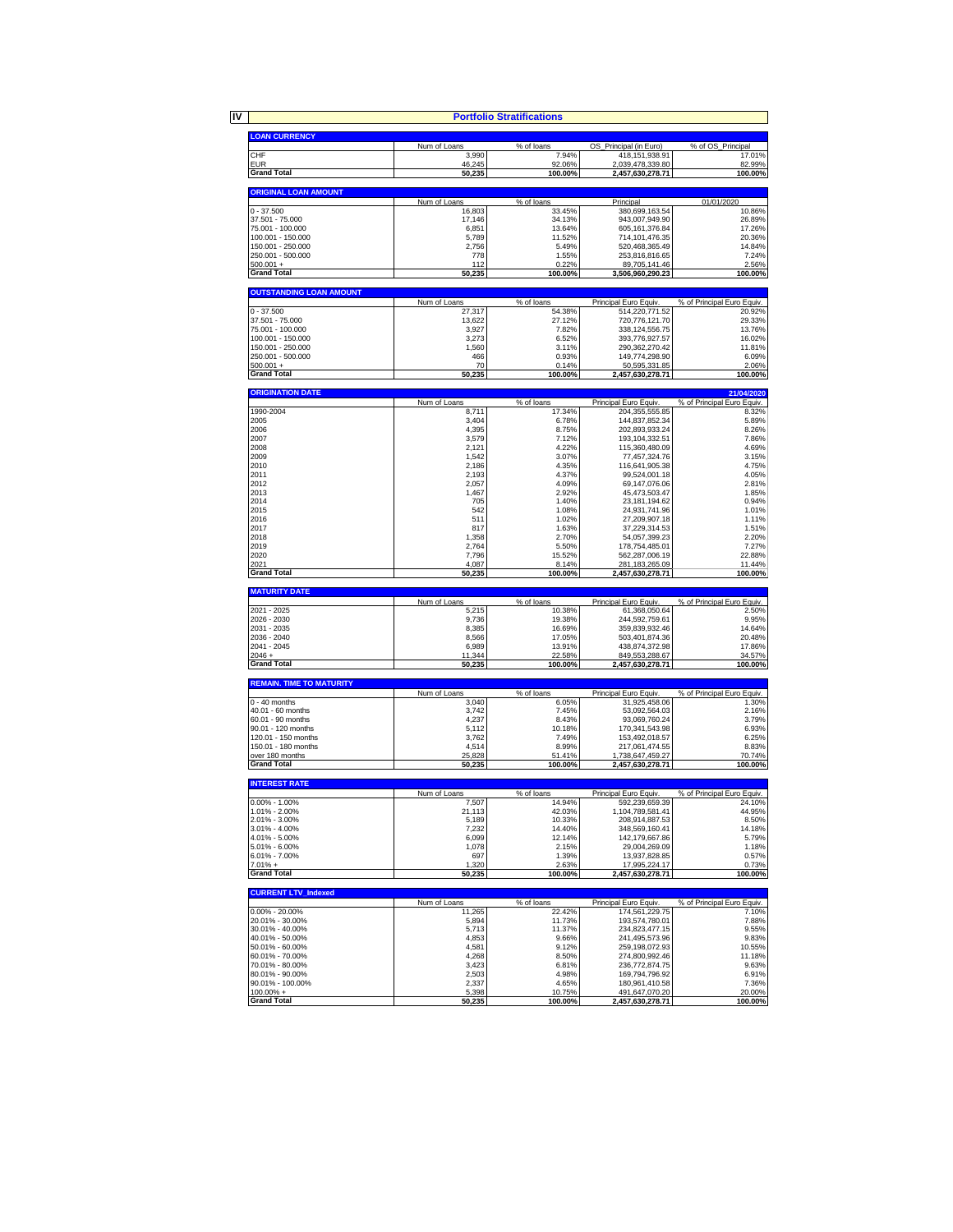| <b>CURRENT LTV_Unindexed</b>                                                                                                                                                                                                                                                                             |                        |                      |                                           |                                      |
|----------------------------------------------------------------------------------------------------------------------------------------------------------------------------------------------------------------------------------------------------------------------------------------------------------|------------------------|----------------------|-------------------------------------------|--------------------------------------|
|                                                                                                                                                                                                                                                                                                          | Num of Loans           | % of loans           | Principal Euro Equiv.                     | % of Principal Euro Equiv.           |
| $0.00\% - 20.00\%$                                                                                                                                                                                                                                                                                       | 14,413                 | 28.69%               | 270,799,509.59                            | 11.02%                               |
|                                                                                                                                                                                                                                                                                                          |                        |                      |                                           |                                      |
| 20.01% - 30.00%                                                                                                                                                                                                                                                                                          | 7,296                  | 14.52%               | 278,657,867.17                            | 11.34%<br>13.65%                     |
| 30.01% - 40.00%                                                                                                                                                                                                                                                                                          | 6,891                  | 13.72%               | 335,512,622.92                            |                                      |
| 40.01% - 50.00%                                                                                                                                                                                                                                                                                          | 5,968                  | 11.88%               | 345,809,864.19                            | 14.07%                               |
| 50.01% - 60.00%                                                                                                                                                                                                                                                                                          | 5,047                  | 10.05%               | 333,634,686.73                            | 13.58%                               |
| 60.01% - 70.00%                                                                                                                                                                                                                                                                                          | 4,752                  | 9.46%                | 355,450,179.73                            | 14.46%                               |
| 70.01% - 80.00%                                                                                                                                                                                                                                                                                          | 3,579                  | 7.12%                | 293,730,323.85                            | 11.95%                               |
| 80.01% - 90.00%                                                                                                                                                                                                                                                                                          | 1,317                  | 2.62%                | 131.209.614.53                            | 5.34%                                |
| 90.01% - 100.00%                                                                                                                                                                                                                                                                                         | 501                    | 1.00%                | 56,676,318.02                             | 2.31%                                |
| 100.00% +                                                                                                                                                                                                                                                                                                | 471                    | 0.94%                | 56,149,291.97                             | 2.28%                                |
| <b>Grand Total</b>                                                                                                                                                                                                                                                                                       | 50,235                 | 100.00%              | 2,457,630,278.71                          | 100.00%                              |
|                                                                                                                                                                                                                                                                                                          |                        |                      |                                           |                                      |
| <b>ORIGINAL LTV</b>                                                                                                                                                                                                                                                                                      |                        |                      |                                           |                                      |
|                                                                                                                                                                                                                                                                                                          | Num of Loans           | % of loans           | Principal Euro Equiv.                     | % of Principal Euro Equiv.           |
| $0.00\% - 20.00\%$                                                                                                                                                                                                                                                                                       | 4,671                  | 9.30%                | 91,680,624.75                             | 3.73%                                |
| 20.01% - 30.00%                                                                                                                                                                                                                                                                                          | 5,387                  | 10.72%               | 154,645,906.65                            | 6.29%                                |
| 30.01% - 40.00%                                                                                                                                                                                                                                                                                          | 6,427                  | 12.79%               | 240,571,193.97                            | 9.79%                                |
| 40.01% - 50.00%                                                                                                                                                                                                                                                                                          | 7,031                  | 14.00%               | 317,870,647.99                            | 12.93%                               |
| 50.01% - 60.00%                                                                                                                                                                                                                                                                                          | 6,778                  | 13.49%               | 352,986,711.57                            | 14.36%                               |
| 60.01% - 70.00%                                                                                                                                                                                                                                                                                          | 6,268                  | 12.48%               | 363,167,697.91                            | 14.78%                               |
| 70.01% - 80.00%                                                                                                                                                                                                                                                                                          | 6,508                  | 12.96%               | 417,162,650.82                            | 16.97%                               |
|                                                                                                                                                                                                                                                                                                          |                        |                      |                                           |                                      |
| 80.01% - 90.00%                                                                                                                                                                                                                                                                                          | 3,519                  | 7.01%                | 247,574,594.50                            | 10.07%                               |
| 90.01% - 100.00%                                                                                                                                                                                                                                                                                         | 2.161                  | 4.30%                | 174,543,573.12                            | 7.10%                                |
| $100.00\% +$                                                                                                                                                                                                                                                                                             | 1,485                  | 2.96%                | 97,426,677.42                             | 3.96%                                |
| <b>Grand Total</b>                                                                                                                                                                                                                                                                                       | 50,235                 | 100.00%              | 2,457,630,278.71                          | 100.00%                              |
|                                                                                                                                                                                                                                                                                                          |                        |                      |                                           |                                      |
| <b>LOCATION OF PROPERTY</b>                                                                                                                                                                                                                                                                              |                        |                      |                                           |                                      |
| Attica                                                                                                                                                                                                                                                                                                   | Num of Loans<br>21,815 | % of loans<br>43.43% | Principal Euro Equiv<br>1,260,926,891.18  | % of Principal Euro Equiv.<br>51.31% |
| Thessaloniki                                                                                                                                                                                                                                                                                             | 7,000                  | 13.93%               | 335,663,231.75                            | 13.66%                               |
|                                                                                                                                                                                                                                                                                                          |                        |                      |                                           |                                      |
| Macedonia                                                                                                                                                                                                                                                                                                | 5,276                  | 10.50%               | 189,477,784.26                            | 7.71%                                |
| Peloponnese                                                                                                                                                                                                                                                                                              | 3,617                  | 7.20%                | 149,470,908.21                            | 6.08%                                |
| Thessalv                                                                                                                                                                                                                                                                                                 | 3,245                  | 6.46%                | 118,726,556.83                            | 4.83%                                |
| Sterea Ellada                                                                                                                                                                                                                                                                                            | 2.707                  | 5.39%                | 104,029,779.17                            | 4.23%                                |
| Creta Island                                                                                                                                                                                                                                                                                             | 1,866                  | 3.71%                | 88,500,279.23                             | 3.60%                                |
| Ionian Islands                                                                                                                                                                                                                                                                                           | 777                    | 1.55%                | 36,379,655.29                             | 1.48%                                |
| Thrace                                                                                                                                                                                                                                                                                                   | 1,168                  | 2.33%                | 44,599,363.36                             | 1.81%                                |
| Epirus                                                                                                                                                                                                                                                                                                   | 1,288                  | 2.56%                | 45,445,851.32                             | 1.85%                                |
| Aeqean Islands                                                                                                                                                                                                                                                                                           | 1,476                  | 2.94%                | 84,409,978.10                             | 3.43%                                |
| <b>Grand Total</b>                                                                                                                                                                                                                                                                                       | 50,235                 | 100.00%              | 2,457,630,278.71                          | 100.00%                              |
|                                                                                                                                                                                                                                                                                                          |                        |                      |                                           |                                      |
| <b>SEASONING</b>                                                                                                                                                                                                                                                                                         |                        |                      |                                           |                                      |
|                                                                                                                                                                                                                                                                                                          | Num of Loans           | % of loans           | Principal Euro Equiv.                     | % of Principal Euro Equiv.           |
| $0 - 12$                                                                                                                                                                                                                                                                                                 | 9,097                  | 18.11%               | 632,119,216.05                            | 25.72%                               |
| $12 - 24$                                                                                                                                                                                                                                                                                                | 4,386                  | 8.73%                | 335,858,640.20                            | 13.67%                               |
| 24 - 36                                                                                                                                                                                                                                                                                                  | 1,666                  |                      |                                           | 2.94%                                |
|                                                                                                                                                                                                                                                                                                          |                        | 3.32%                | 72,140,028.89                             |                                      |
|                                                                                                                                                                                                                                                                                                          | 1,833                  | 3.65%                | 82,136,121.05                             | 3.34%                                |
|                                                                                                                                                                                                                                                                                                          |                        |                      |                                           |                                      |
|                                                                                                                                                                                                                                                                                                          | 1,874                  | 3.73%                | 75,425,303.73                             | 3.07%                                |
|                                                                                                                                                                                                                                                                                                          | 31,379                 | 62.46%               | 1,259,950,968.79                          | 51.27%                               |
|                                                                                                                                                                                                                                                                                                          | 50,235                 | 100.00%              | 2,457,630,278.71                          | 100.00%                              |
|                                                                                                                                                                                                                                                                                                          |                        |                      |                                           |                                      |
|                                                                                                                                                                                                                                                                                                          | Num of Loans           | % of loans           | Principal Euro Equiv.                     | % of Principal Euro Equiv.           |
|                                                                                                                                                                                                                                                                                                          | 58                     | 0.12%                | 865,719.54                                | 0.04%                                |
|                                                                                                                                                                                                                                                                                                          | 1,493                  | 2.97%                | 33,271,581.60                             | 1.35%                                |
|                                                                                                                                                                                                                                                                                                          | 4,661                  | 9.28%                | 137.456.539.46                            | 5.59%                                |
|                                                                                                                                                                                                                                                                                                          | 8,354                  | 16.63%               | 308,194,607.76                            | 12.54%                               |
|                                                                                                                                                                                                                                                                                                          | 9,163                  | 18.24%               | 435,024,694.39                            | 17.70%                               |
|                                                                                                                                                                                                                                                                                                          | 14,058                 | 27.98%               | 707,839,357.65                            | 28.80%                               |
|                                                                                                                                                                                                                                                                                                          |                        |                      |                                           |                                      |
|                                                                                                                                                                                                                                                                                                          | 7,244                  | 14.42%               | 529,021,095.43                            | 21.53%                               |
|                                                                                                                                                                                                                                                                                                          | 5,204<br>50,235        | 10.36%<br>100.00%    | <u>305,956,682.89</u><br>2,457,630,278.71 | 12.45%<br>100.00%                    |
|                                                                                                                                                                                                                                                                                                          |                        |                      |                                           |                                      |
|                                                                                                                                                                                                                                                                                                          |                        |                      |                                           |                                      |
|                                                                                                                                                                                                                                                                                                          | Num of Loans           | % of loans           | Principal Euro Equiv                      | % of Principal Euro Equiv.           |
|                                                                                                                                                                                                                                                                                                          | 37,053                 | 73.76%               | 1.722.586.273.86                          | 70.09%                               |
|                                                                                                                                                                                                                                                                                                          | 13.182                 | 26.24%               | 735,044,004.85                            | 29.91%                               |
| $36 - 60$<br>60 - 96<br>over 96<br>Grand Total<br><b>LEGAL LOAN TERM</b><br>0 - 5 years<br>5 - 10 years<br>10 - 15 years<br>15 - 20 years<br>20 - 25 years<br>25 - 30 years<br>30 - 35 years<br>$35$ years $+$<br><b>Grand Total</b><br><b>REAL ESTATE TYPE</b><br>Flats<br>Houses<br><b>Grand Total</b> | 50,235                 | 100.00%              | 2,457,630,278.71                          | 100.00%                              |
|                                                                                                                                                                                                                                                                                                          |                        |                      |                                           |                                      |
|                                                                                                                                                                                                                                                                                                          | Num of Loans           | % of loans           | Principal Euro Equiv                      | % of Principal Euro Equiv.           |
|                                                                                                                                                                                                                                                                                                          | 9,695                  | 19.30%               | 469,778,300.61                            | 19.12%                               |
|                                                                                                                                                                                                                                                                                                          | 23,344                 | 46.47%               | 1,308,326,789.86                          | 53.24%                               |
|                                                                                                                                                                                                                                                                                                          | 9,849                  | 19.61%               | 448,028,940.06                            | 18.23%                               |
|                                                                                                                                                                                                                                                                                                          | 152                    | 0.30%                | 9,954,852.13                              | 0.41%                                |
|                                                                                                                                                                                                                                                                                                          |                        | 1.24%                |                                           |                                      |
|                                                                                                                                                                                                                                                                                                          | 625<br>443             |                      | 39,056,578.78                             | 1.59%                                |
|                                                                                                                                                                                                                                                                                                          |                        | 0.88%                | 27,179,062.00<br>155.305.755.26           | 1.11%                                |
|                                                                                                                                                                                                                                                                                                          | 6,127<br>50,235        | 12.20%<br>100.00%    | 2,457,630,278.71                          | 6.32%<br>100.00%                     |
|                                                                                                                                                                                                                                                                                                          |                        |                      |                                           |                                      |
|                                                                                                                                                                                                                                                                                                          |                        |                      |                                           |                                      |
|                                                                                                                                                                                                                                                                                                          | Num of Loans           | % of loans           | Principal Euro Equiv.                     | % of Principal Euro Equiv.           |
|                                                                                                                                                                                                                                                                                                          | 48,627                 | 96.80%               | 2.410.585.987.39                          | 98.09%                               |
|                                                                                                                                                                                                                                                                                                          | 1,608                  | 3.20%                | 47,044,291.33                             | 1.91%                                |
|                                                                                                                                                                                                                                                                                                          | 50,235                 | 100.00%              | 2,457,630,278.71                          | 100.00%                              |
|                                                                                                                                                                                                                                                                                                          |                        |                      |                                           |                                      |
|                                                                                                                                                                                                                                                                                                          |                        |                      |                                           |                                      |
| <b>LOAN PURPOSE</b><br>Construction<br>Purchase<br>Repair<br>Construction (re-mortgage)<br>Purchase (re-mortgage)<br>Repair (re-mortgage)<br><b>Equity Release</b><br><b>Grand Total</b><br><b>INTEREST PAYMENT FREQUENCY</b><br>FA<br>Balloon<br>Grand Total<br><b>INTEREST RATE TYPE</b>               | Num of Loans           | $%$ of loans         | Principal Euro Equiv.                     | % of Principal Euro Equiv.           |
| Floating                                                                                                                                                                                                                                                                                                 | 46,277                 | 92.12%               | 2,276,013,287.07                          | 92.61%                               |
| Fixed Converting to Floating                                                                                                                                                                                                                                                                             | 3,858                  | 7.68%                | 179.805.741.65                            | 7.32%                                |
| Fixed to Maturity<br><b>Grand Total</b>                                                                                                                                                                                                                                                                  | 100<br>50,235          | 0.20%<br>100.00%     | 1,811,250.00<br>2,457,630,278.71          | 0.07%<br>100.00%                     |

Fixed rate assets *7.39%* Asset WAL (in years)